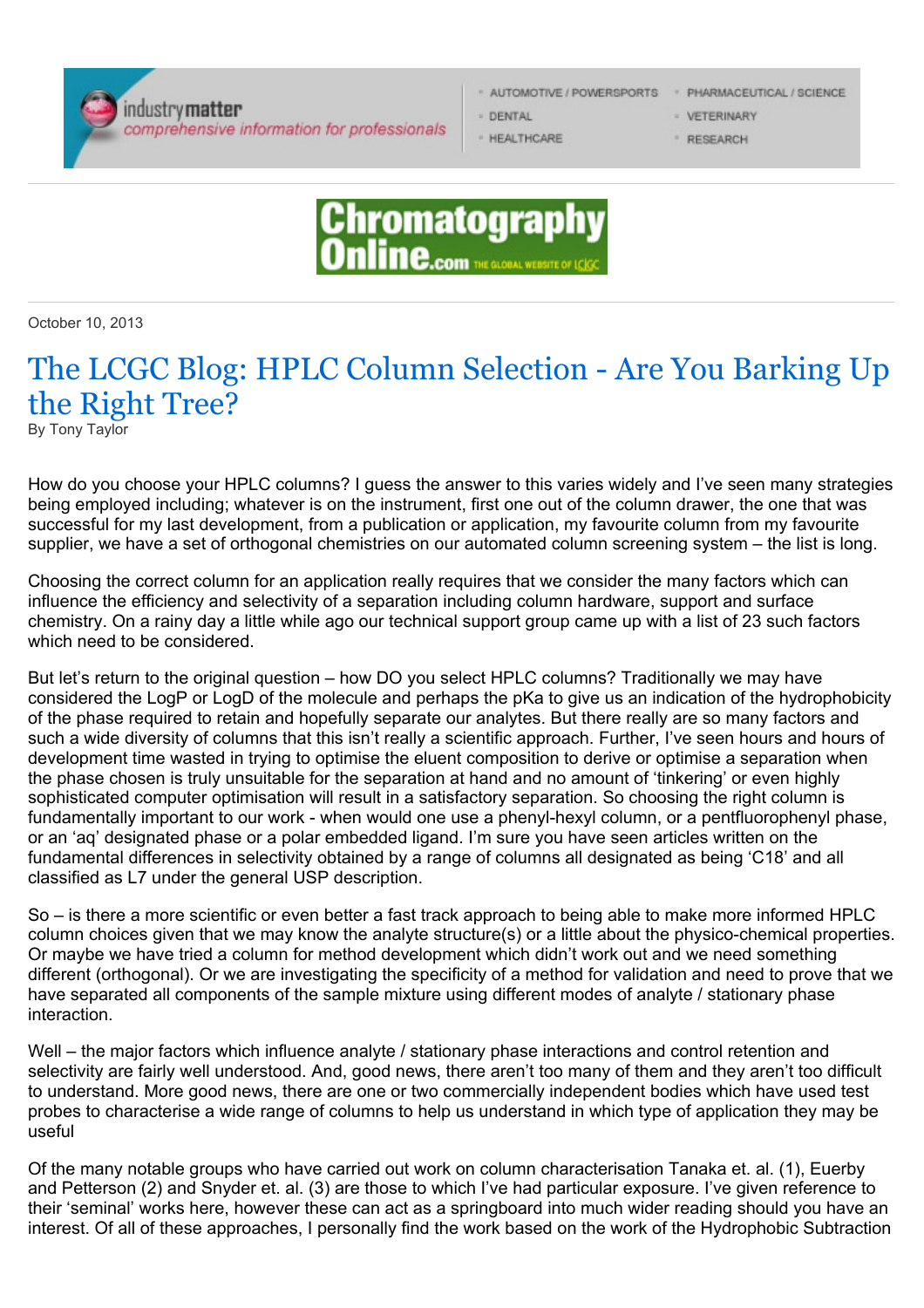model of most utility and helpfully, this model has been adopted by the Product Quality Research Institute (PQRI) in building what (to my knowledge) is the largest independent database of column characteristics available today which can be found on the USP website at the following link

http://www.usp.org/app/USPNF/columns.html (note that it's the PQRI database of columns rather than the USP database to which I refer the following explanation).

The Hydrophobic Subtraction model uses various test probe compounds to measure retention or selectivity which indicate the relative extent to which each stationary phase demonstrates a particular property. A full description of each probe is beyond the scope of this discussion – however further discussion on the important properties which are demonstrated is warranted. I've summarise below the descriptors which can be found in the PQRI database and their inference in predicting the performance of a stationary phase.

(H) Hydrophobicity - a measure of the ability of the stationary phase to retain hydrophobic compounds. Traditionally 'carbon loading' was used as a measure of this parameter, but this takes no account of several key effects including efficiency of ligand bonding process, ligand density to surface area ratio, degree and type of end capping etc. The PQRI 'H' value provides a far more quantifiable practical value to this critical feature and provides a measure of 'hydrophobic' retention, but unfortunately, unlike other databases, doesn't include a measure of the ability to separate analytes whose hydrophobicity is similar (typically differing only by one methylene unit).

(S) Steric resistance or shape effect - the ability of the stationary phase to discriminate between molecules with different 3D 'shape' in solution and hydrodynamic (Stokes) volume. This can have a significant effect on analyte selectivity due to the importance of inclusion or exclusion from narrow pores within the silica substrate, or more importantly, between the bonded phase ligands on the silica surface. The S value tends to increase with longer stationary phase ligands or more densely bonded phases, as is intuitively obvious from the preceding discussion. In some cases for example, this parameter can be exploited to allow resolution of isomers or molecules of different chain length.

(A) Hydrogen Bond Acidity – a measure of the level of analyte secondary interaction via low activity (energy) non-ionised silanol groups on the support surface or functional groups on the bonded phase ligand. This influences selectivity, particularly with retention and separation of weakly basic molecules, without suffering excessive peak tailing.

(B) Hydrogen Bond Basicity – a measure of the phase's ability to hydrogen bond with weakly acidic analytes which is proposed to be via water sorbed within the stationary phase structure. This is also a desirable feature built into certain stationary phases (e.g. polar embedded phases), which promote water adsorption, to provide significantly modified selectivity. Larger 'B' values can have considerable effects in enhancing retention and selectivity of weakly acidic analytes.

C (2.8) Silanol Ionisation at pH 2.8. – a measure of the ionic interactions between the analyte and silanol or other groups capable of ionic interactions on the solute surface at pH 2.8. At this pH, all residual silanol groups should be in the less active (non-ionised , vicinal) form. Any acidic silanols that have been activated (e.g. by metal ions in the stationary phase support) remain charged and can have significantly detrimental effects, particularly giving rise to excessive tailing of bases. More traditional phases (based on type I (A) silica) tend to have high C (2.8) values, with resulting poor peak shape, due to the higher degree of acidic silanol groups present. It should be noted here that ionic interactions can play a major role in defining the selectivity of a stationary phase, especially with regard to the separation of analytes which have a common structural scaffold but differing functional group chemistry. If the column possess this ability whilst maintaining good peak shape for polar and ionisable compounds, this can be significantly advantageous.

C (7.0) Silanol Ionisation at pH 7.0 - a measure of the ionic interactions between the analyte and sinlanol or other groups capable of ionic interactions on the solute surface at pH 7.0. At this pH, all residual silanol groups should be fully ionized and the C (7.0) value gives a measure of the total amount of ionized silanol groups available for secondary interaction with analytes. High values indicate that the degree of effective end-capping is low or that the silica surface is higher energy, containing a higher degree of lone (acidic) silanol groups. Whilst this may be seen as disadvantageous in terms of peak shape, a higher degree of ionic interaction with an analyte may result in a favourable outcome in terms of the selectivity between ionisable analytes.

So – how can all of this be practically useful? Well – it may take some time for you to fully understand the inference for each of the terms outlined above, but Figure 1 shows a simple way in which these parameters can be visualised to usefully compare columns. I prefer this approach to the mathematical model which is often used to describe a 'column difference factor' in which all terms are combined to compare the overall similarity or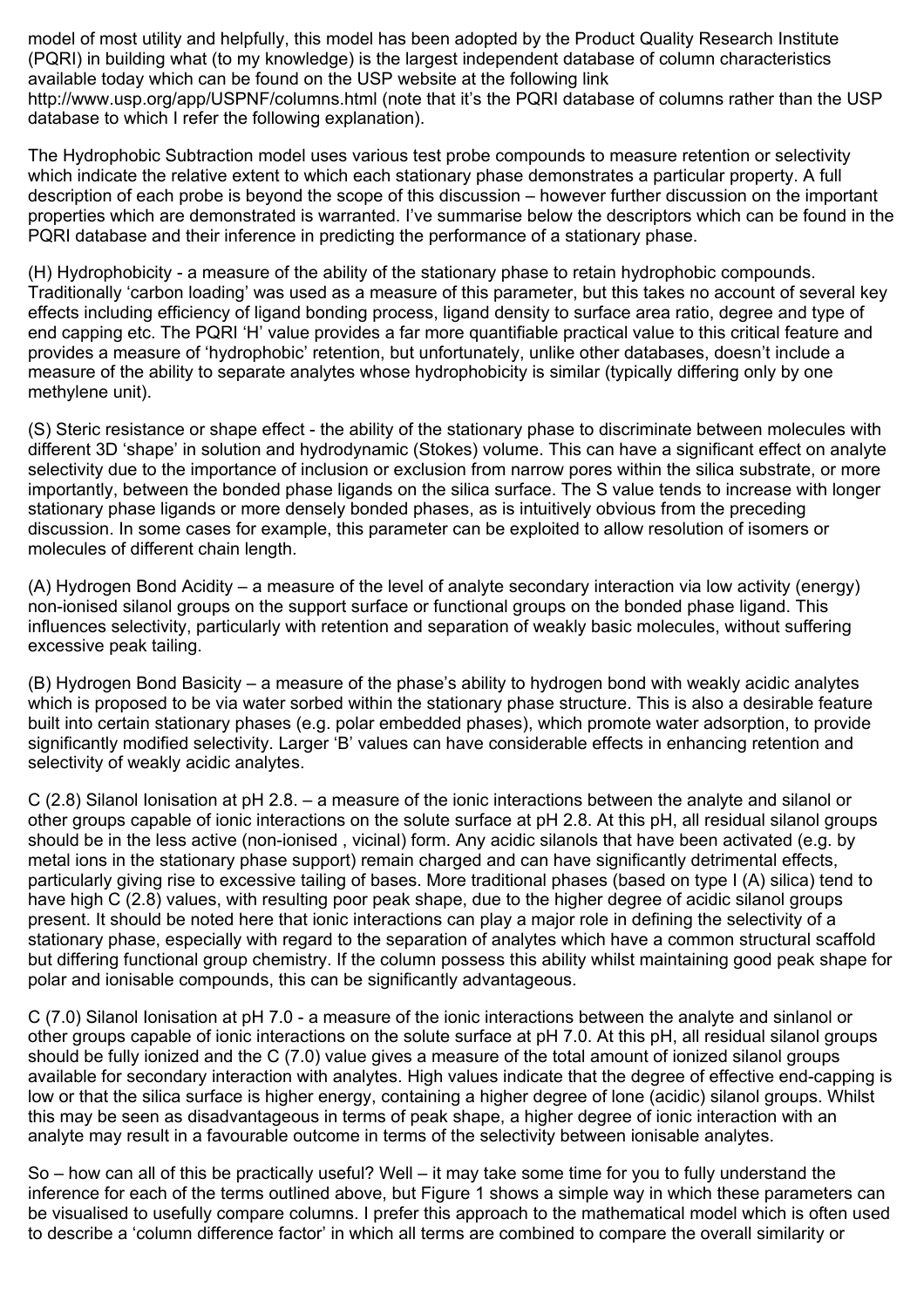orthogonality of two phases in a single number.



Figure 1: Radar plots of PQRI column classification data showing similar and orthogonal C18 phases

So from Figure 1, if my supply of Column 1 had somehow been interrupted and I needed to find a very similar phase, a search through the database would reveal that Column 3 would be highly likely to give me similar chromatography, given that all the major descriptors of retention and selectivity are virtually overlaid on the radar diagram. Further, if I'd been unsuccessful in developing a method using Column 1, and I wanted to use a C18 column, I would consider Column3 as being a suitable (orthogonal) alternative. I could also tell from the plot that Column 2 would be likely to differentiate analytes based on polar functional groups that may differ between analytes, without giving peak tailing, but it would be less shape selective than column 1. With use and experience, it is possible to become familiar with the descriptors such that a correlation between each individual parameter and analyte structure / properties is possible, so that a column with a particularly dominant shape selectivity factor, for example, can be sought for method development.

At the very least, I suggest that you take a look at the database and see what values are thrown up for your favourite columns. I can guarantee that this will bring an enlightenment regarding why a particular column works for your particular application. And just maybe, the next time you need to select a column, you may visit the column database first, just to see if you really are barking up the right tree – and more importantly, you know why!